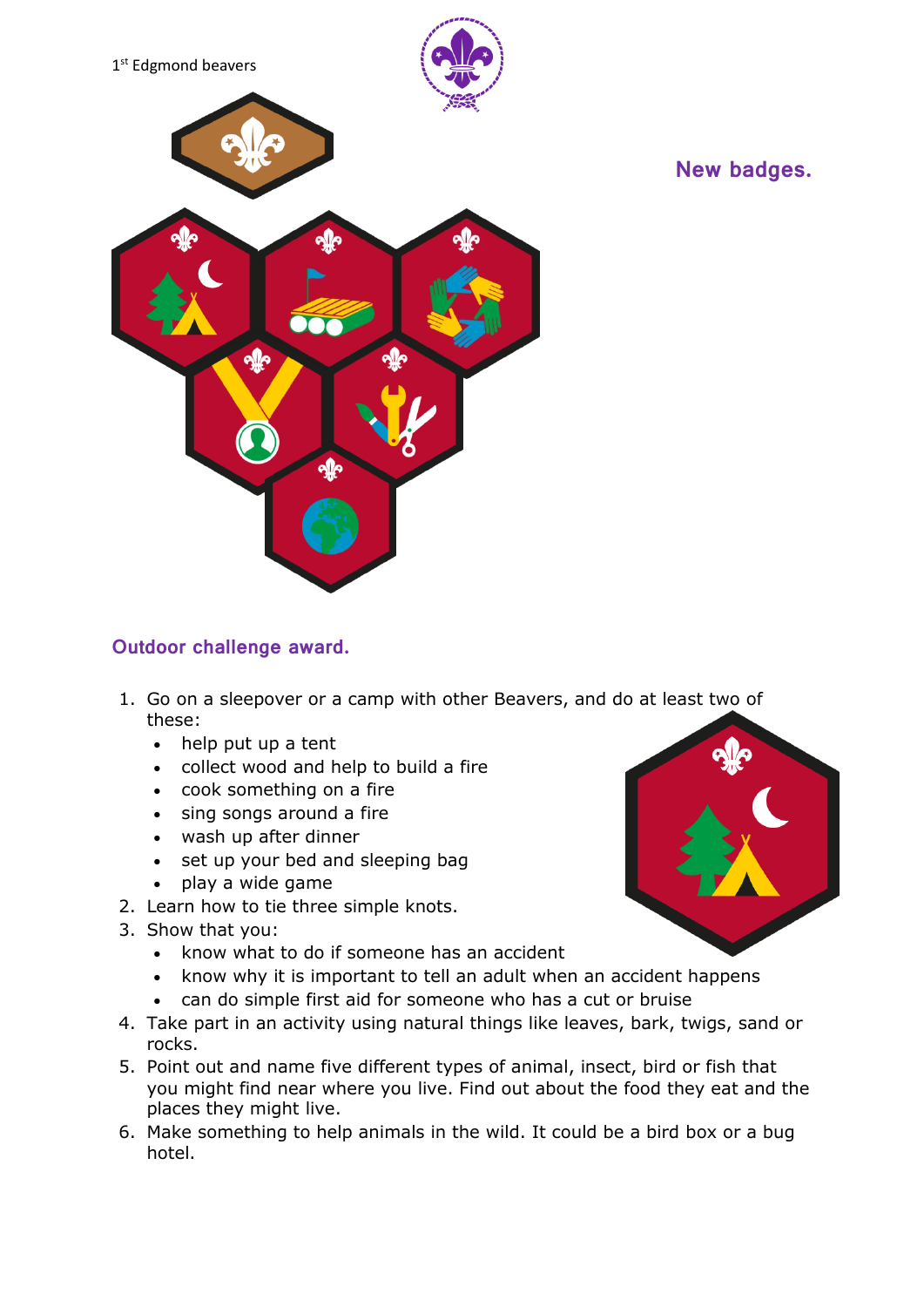

## **Out door challenge activity badge**

- 1. Try two adventurous activities. You could try:
	- archery
	- bouldering
	- zipwire or aerial runway
	- $\bullet$  climbing
	- crate stacking
	- grass sledging
	- swimming
	- hiking
	- pedal go-karts.
- 2. Take part in six other outside activities.You could try:
	- following a trail
	- building a den
	- having a go on an obstacle course
	- roasting marshmallows on a fire or BBQ
	- $\bullet$  climbing a tree
	- building a sandcastle or sand sculpture
- 3. Go on a ramble or nature walk with a purpose.
- 4. Learn the Green Cross Code and show that you can cross a road safely.

Your leader will need to make sure that you know and follow the safety rules for your activity. These can be found at scouts.org.uk/a-z

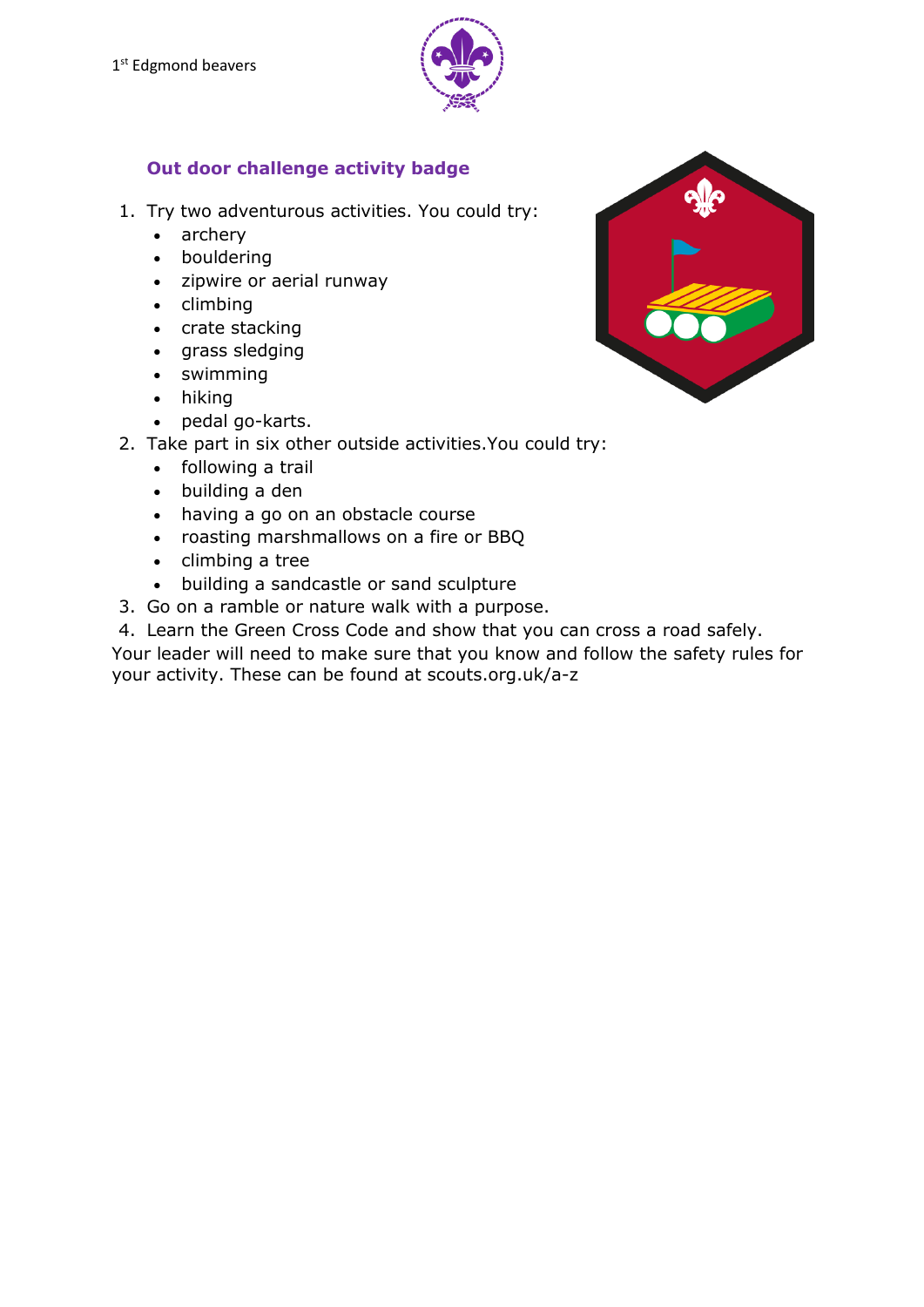

#### **My skills challenge badge.**

- 1. Show a new Beaver how to play a game you know and like.
- 2. Take part in three activities on how to keep your body fit and healthy:
	- looking after your teeth
	- foods that are good and bad to eat
	- exercise
	- You could also do something else which you agree with your leader.
- 3. Do two creative activities. You could:
	- act or mime
	- play a musical instrument
	- make a model from salt dough
	- make up a dance
	- paint a picture
	- make a card
- 4. Learn a new song and sing it.
- 5. Learn and use at least three of these skills:
	- learn your own address and phone number
	- tie your shoelaces
	- decorate some cakes or biscuits
	- set an alarm clock to get up at the right time in the morning
	- fold or roll your scarf
	- make your bed
	- keep your bedroom tidy
	- light a candle
	- Or you could do something similar which you agree with your leader.
- 6. Invent a machine and show other Beavers how it works.
- 7. With a team, complete at least two problem- solving missions set by your leader.

8. Go somewhere new. Then find out five facts about something new. You must be supervised by an adult when learning and using some of these skills. Make sure that you follow the safety rules, especially for skills like preparing food or lighting a candle.

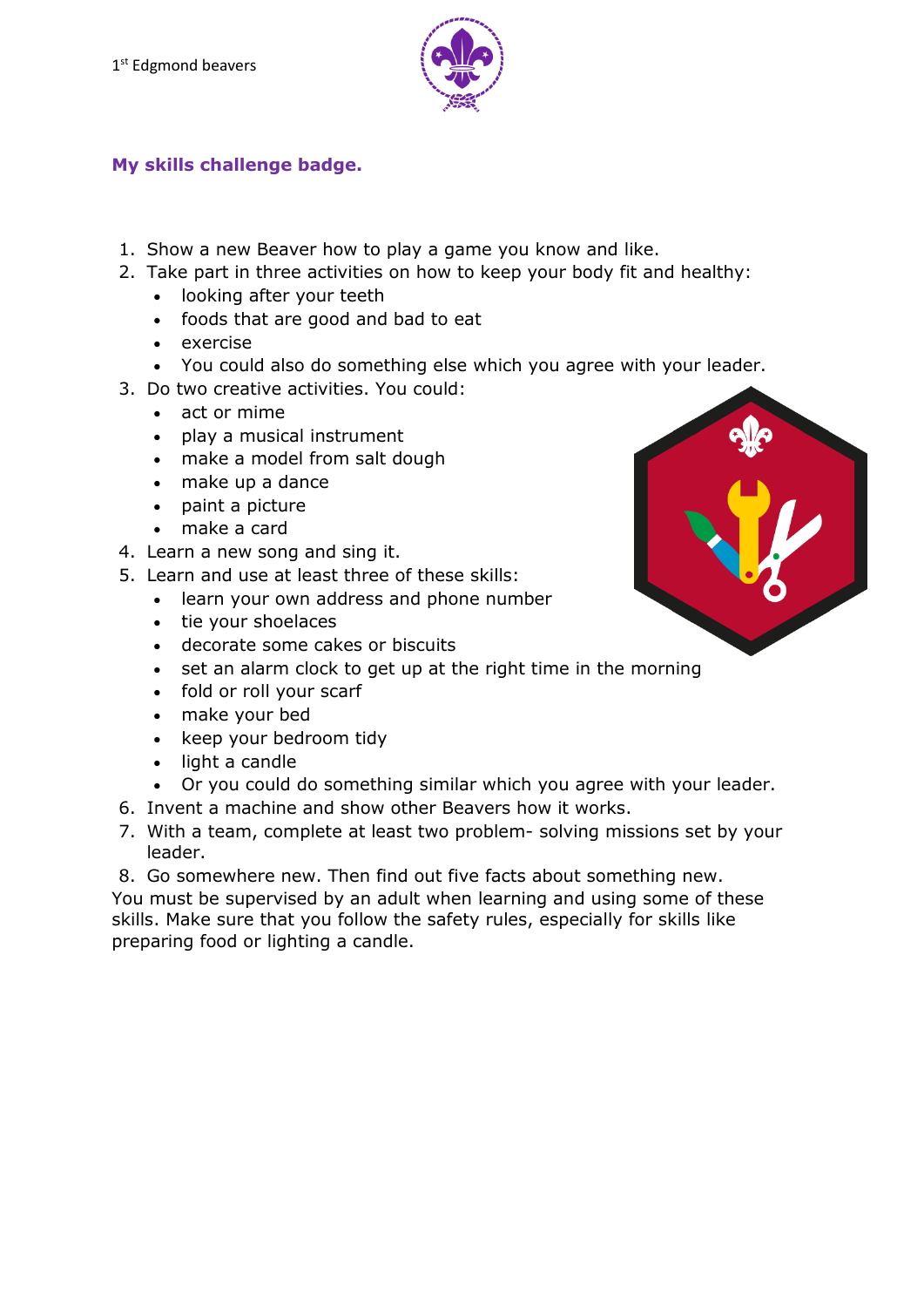

# **My world challenge badge**

- 1. Meet someone who serves the community. It could be a police officer, lifeboat crew, a coastguard, fire fighter, youth worker or nurse.
- 2. Work with people or an organization from a community. Take the chance to find an issue that your Colony could help with. It should be something that helps people and also helps you grow as a person. Plan and carry out the project with your Colony and others in the community. Then share what you learned from the activity with other people. Talk about how it helped other people and what you will do with the skills and experiences you have gained.
- 3. Take part in three activities that reflect England, Northern Ireland, Scotland, Wales, or your part of the UK. They could be:
	- dance and music
	- craft
	- festivals
	- sports and activities.
- 4. Find out about and take part in an act of worship, reflection or celebration.
- 5. Do your best and show you have kept your Beaver Promise. Share or talk about what you have done with your Colony or a Leader.
- 6. Do at least three of these things:
	- junk modelling
	- pond dipping
	- mini-beast hunting
	- growing something from seeds
	- leaf printing
	- something similar agreed with your leader
- 7. Take part in activities from another country. You could learn the Promise in another language or make a dish from another country or culture.

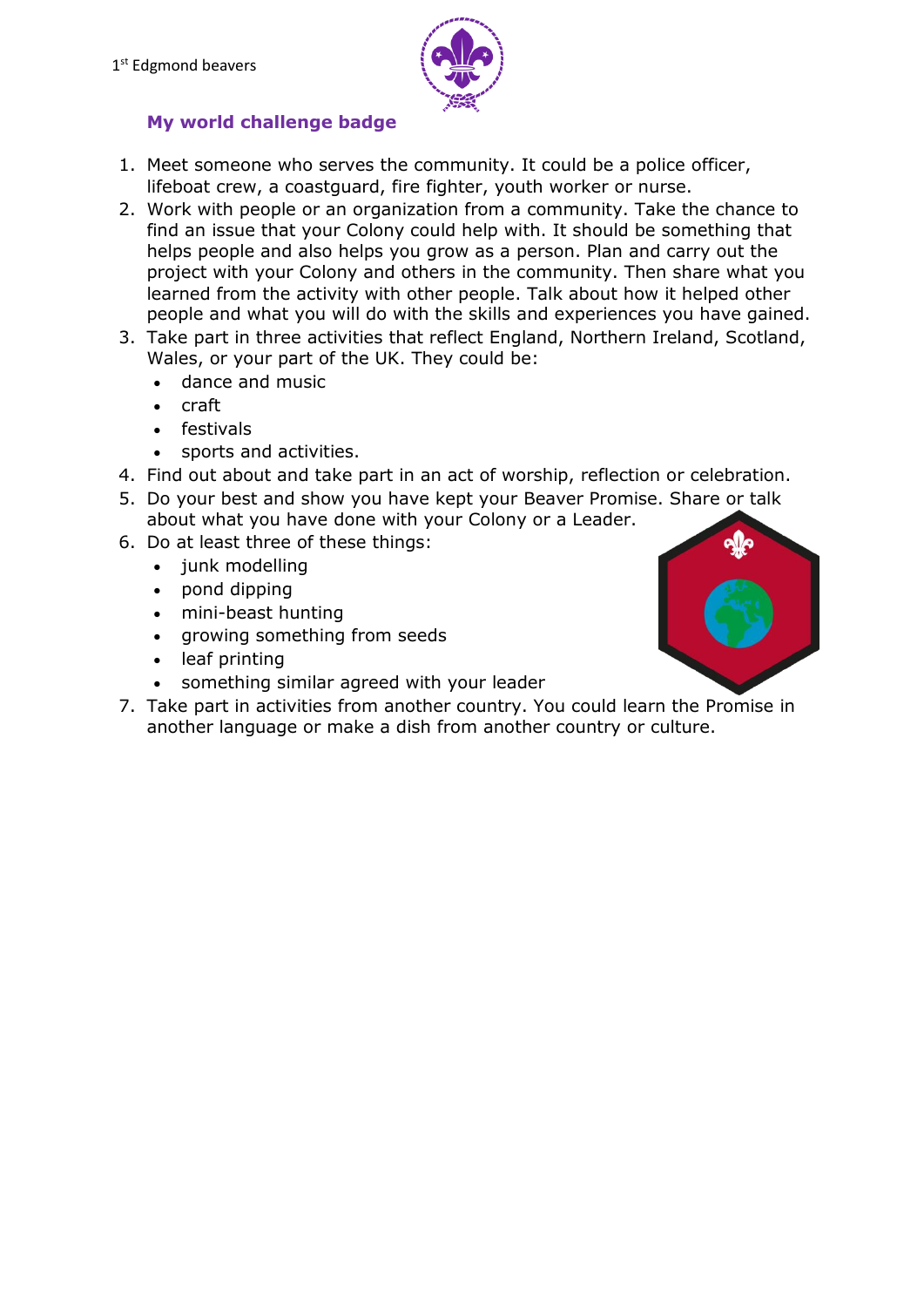

## **Personal challenge badge.**

Pick one personal challenge that you can work on over the next term and discus it with a leader or young leader.



The challenges should be things that you find difficult but can complete with some effort and commitment. They can be to do with any part of your life, for example home, school or Beavers.

Here are some example challenges to help you think about what you could do. You don't have to pick a challenge from this list, you should choose to do something which is personal to you.

- Look after a new Beaver for half a term
- Talk about a topic you are interested in with an adult you don't know very well
- Bring your scarf to Beavers every week for a term
- Remember to brush your teeth twice a day for two weeks
- Show good behaviour at Beavers for 3 weeks in a row
- Try something new that you are a bit nervous about
- Go to a District fun day and talk to some other Beavers you don't know
- Try all of the food on Beaver sleepover
- Remember to feed your pet every morning for a week

To complete this award Beavers should discuss possible personal challenges with their Leader or a Young Leader. It may also be helpful to discuss them with the Beaver's parents.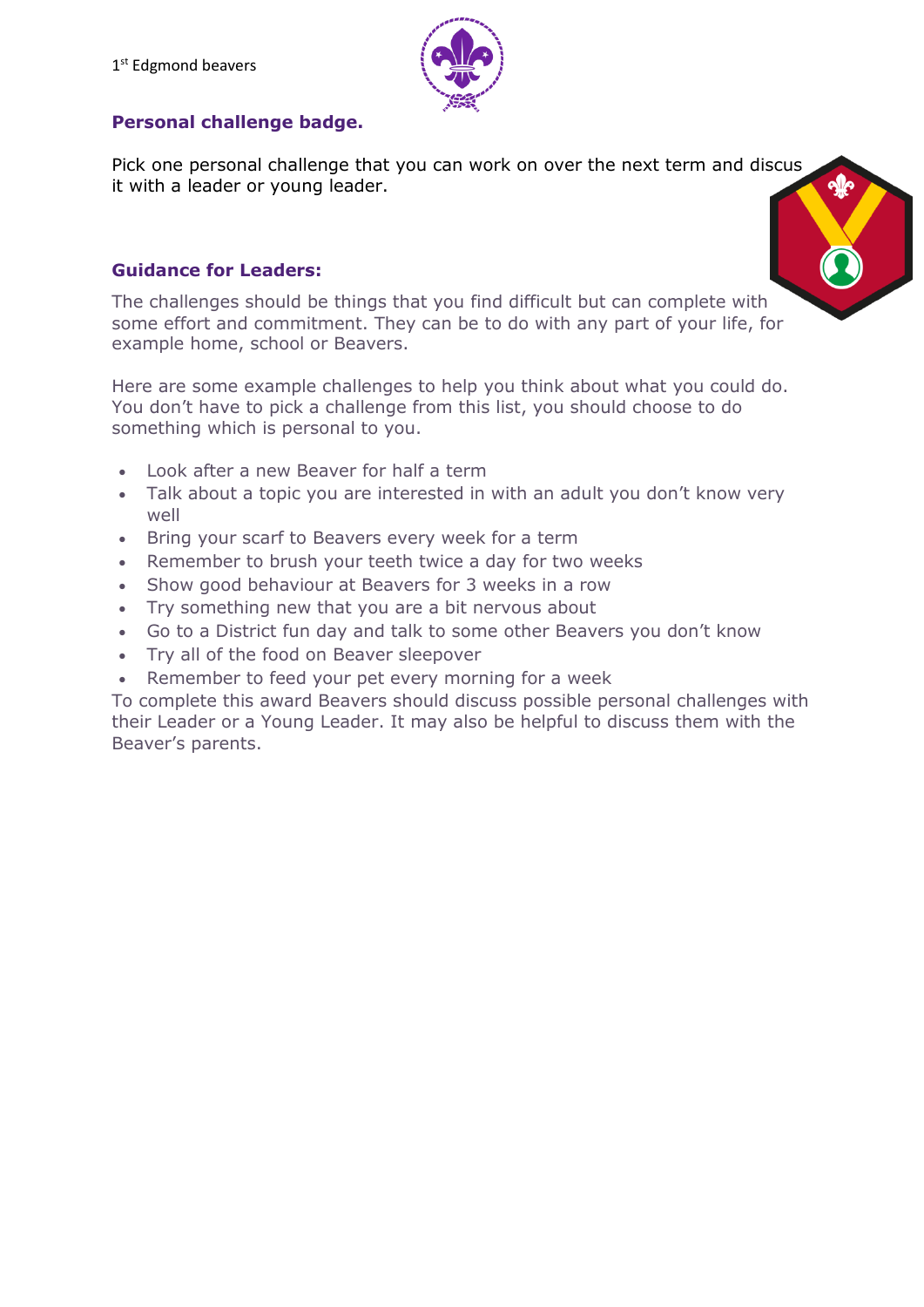

Team work challenge badge.

- 1. Take part in at least four different team games.
- 2. Work with other Beaver Scouts to make something or complete a challenge or activity together.
- 3. Show your leader that you are a helpful team member.
- 4. Take part in at least two Log Chews.
- 5. Be a leader in an activity or captain of a team.
- 6. Show that you are a good friend.

Every individual who undertakes an activity badge should face a similar degree of challenge and as a result some requirements may need to be adapted. It is completely acceptable to change some of the requirements of the badges to allow individuals to access the badge (for example where there are special needs, cultural issues, or religious considerations to take into account) and the requirements outlined for activity badges do allow for some flexibility in order to obtain the badge. If you would like help or advice when considering adapting the requirements of a badge please contact UK Headquarters.

#### **Guidance for Leaders:**

As well as the guidance below, Programmes Online and the Beaver Scout Games Book contain lots of activity ideas that you could use to deliver this badge.

Beavers are individuals and working in teams can be a new experience for some of them. The ability to cooperate and work in small teams is very important in Scouting, and the Beaver teamwork award is designed to encourage and assist Beavers in developing this skill.

Please note that any activity completed can only count towards one requirement of the award.